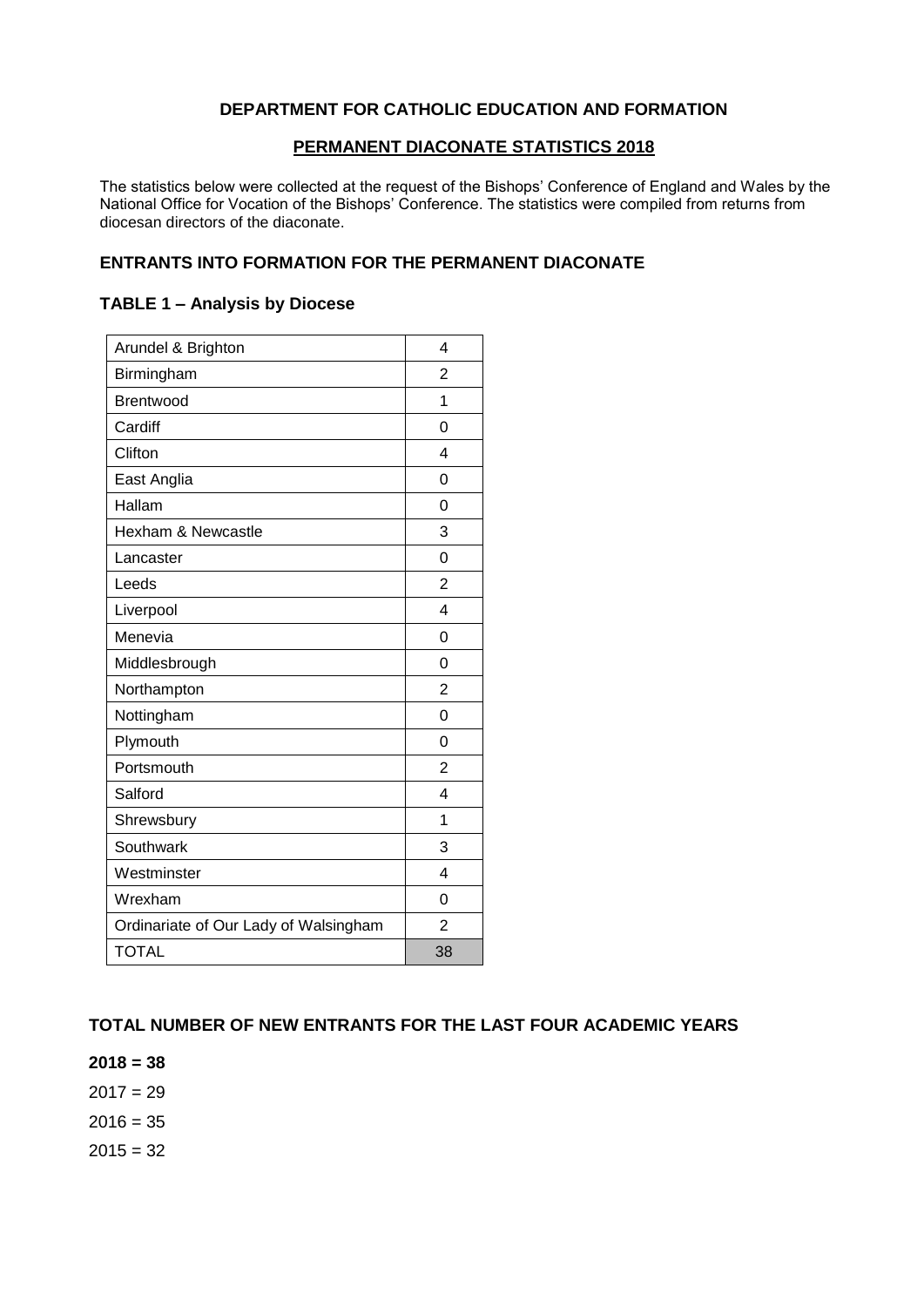## **TABLE 2 – Analysis by Age at Entry**

| Age   | Total |  |  |
|-------|-------|--|--|
| 17-30 | 0     |  |  |
| 31-40 | 5     |  |  |
| 41-50 | 9     |  |  |
| 51-60 | 14    |  |  |
| 61+   | 6     |  |  |
| TOTAL | 34    |  |  |

Average age for entry into formation for the permanent diaconate: 52

# **TABLE 3 – Ordinations and Projected Future Ordinations to the Permanent Diaconate**

|                                       | Piojectea               |                |                         |                  |
|---------------------------------------|-------------------------|----------------|-------------------------|------------------|
|                                       | 2018                    | 2019           | 2020                    | 2021             |
| Arundel & Brighton                    | 1                       | $\mathbf 0$    | $\overline{2}$          | 4                |
| Birmingham                            | 5                       | $\overline{2}$ | $\overline{\mathbf{4}}$ | $\overline{4}$   |
| Brentwood                             | $\overline{c}$          | $\overline{1}$ | $\mathbf 0$             | $\mathbf{1}$     |
| Cardiff                               | 0                       | $\mathbf 0$    | $\mathbf 0$             | $\mathbf 0$      |
| Clifton                               | $\mathbf{1}$            | $\overline{0}$ | $\overline{0}$          | $\overline{2}$   |
| East Anglia                           | $\boldsymbol{0}$        | 3              | $\overline{2}$          | $\mathbf 0$      |
| Hallam                                | $\mathbf 0$             | $\mathbf 0$    | $\mathbf{1}$            | $\overline{2}$   |
| Hexham & Newcastle                    | 3                       | 1              | $\boldsymbol{0}$        | 3                |
| Lancaster                             | 0                       | $\mathbf 0$    | $\overline{0}$          | $\mathbf 0$      |
| Leeds                                 | $\mathbf 0$             | $\overline{0}$ | $\mathbf{1}$            | 3                |
| Liverpool                             | 3                       | $\overline{4}$ | $\overline{\mathbf{4}}$ | $\overline{4}$   |
| Menevia                               | $\mathbf 0$             | $\mathbf 0$    | $\mathbf 0$             | $\mathbf 0$      |
| Middlesbrough                         | $\mathbf 0$             | $\overline{0}$ | $\overline{0}$          | $\mathbf{1}$     |
| Northampton                           | $\mathbf{1}$            | $\mathbf 0$    | $\mathbf 0$             | $\overline{2}$   |
| Nottingham                            | $\mathbf 0$             | $\mathbf 0$    | $\mathbf 0$             | $\mathbf 0$      |
| Plymouth                              | $\mathbf 0$             | $\mathbf 0$    | $\mathbf 0$             | $\mathbf 0$      |
| Portsmouth                            | $\overline{\mathbf{4}}$ | $\overline{4}$ | $\overline{0}$          | $\overline{2}$   |
| Salford                               | $\mathbf 0$             | $\mathbf 0$    | $\overline{0}$          | $\mathbf 0$      |
| Shrewsbury                            | $\overline{2}$          | $\mathbf{1}$   | $\mathbf 0$             | $\overline{2}$   |
| Southwark                             | 6                       | $\overline{4}$ | $\overline{\mathbf{4}}$ | 3                |
| Westminster                           | 3                       | 5              | $\overline{2}$          | $\overline{4}$   |
| Wrexham                               | 0                       | $\mathbf 0$    | $\mathbf{1}$            | $\boldsymbol{0}$ |
| Ordinariate of Our Lady of Walsingham | $\mathbf{1}$            | $\mathbf{1}$   | $\mathbf{1}$            | $\overline{2}$   |
| <b>TOTAL</b>                          | 32                      | 26             | 22                      | 39               |

*Projected*